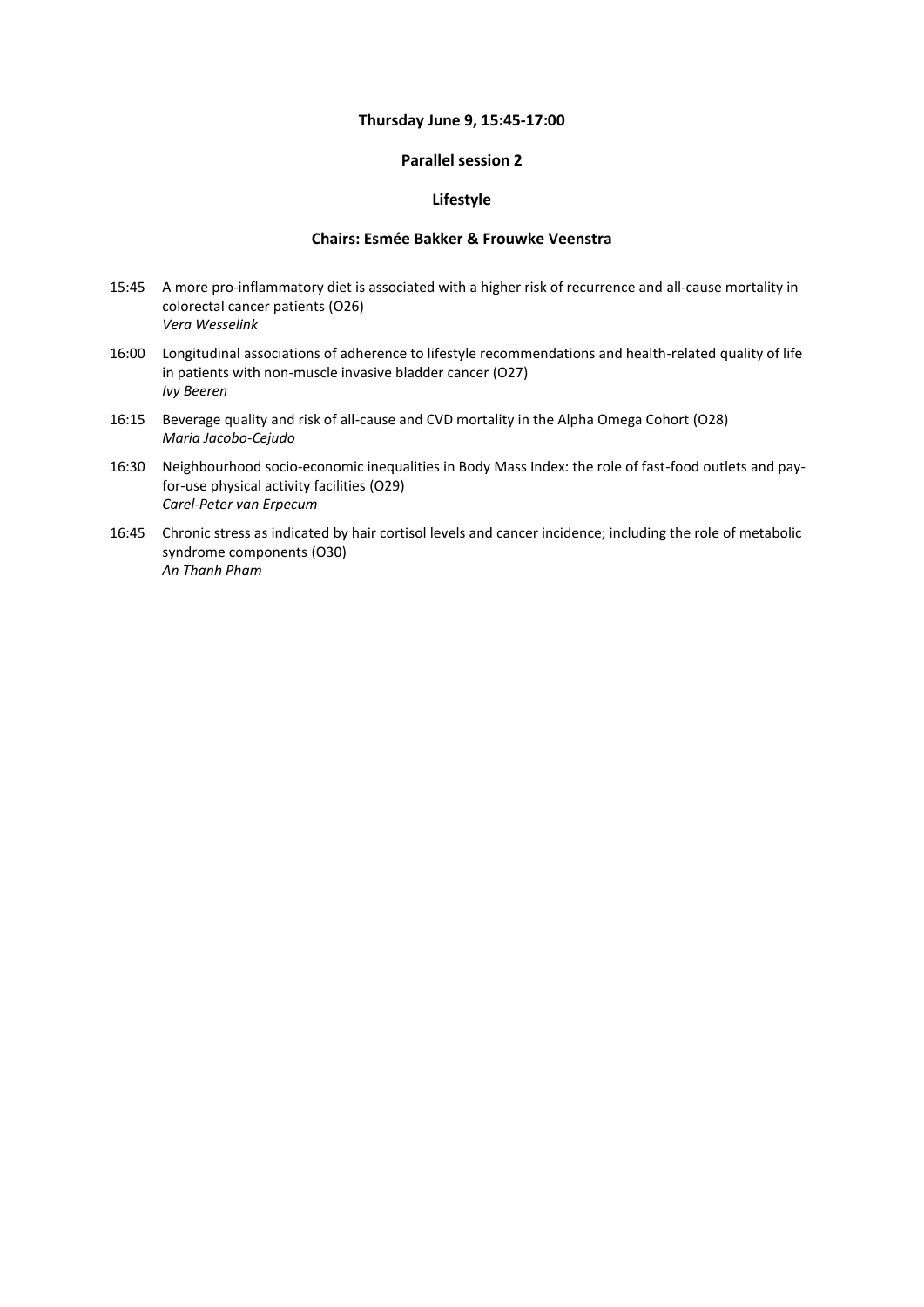## **O26. A more pro-inflammatory diet is associated with a higher risk of recurrence and all-cause mortality in colorectal cancer patients.**

*Wesselink E., Division of Human Nutrition and Health, Wageningen University & Research, Wageningen, The Netherlands*

*Valk A., Division of Human Nutrition and Health, Wageningen University & Research Van Lanen A.S., Division of Human Nutrition and Health, Wageningen University & Research Kok D.E., Division of Human Nutrition and Health, Wageningen University & Research De Wilt J.H.W., Department of Surgery, Radboud University and Medical Center Van Kouwenhoven EA, Department of Surgery, Ziekenhuis Groep Twente Schrauwen R.W.M., Department of Gastroenterology and Hepatology, Bernhoven Hospital Balvers M.G.J., Division of Human Nutrition and Health, Wageningen University & Research Kampman E., Division of Human Nutrition and Health, Wageningen University & Research Van Duijnhoven F.J.B., Division of Human Nutrition and Health, Wageningen University & Research*

Background: The inflammatory potential of the diet has been associated with colorectal cancer (CRC) risk, but its association with CRC outcomes is unclear. Therefore, the aim of this study was to investigate the dietary inflammatory potential based on food-groups in relation to recurrence and all-cause mortality.

Methods: Data of the COLON study, a prospective cohort among CRC patients were used. Postdiagnostic dietary intake data, assessed using a food frequency questionnaire, were available for 1781 stage I-IV patients. The Empirically Dietary Inflammatory Pattern (EDIP) score was used as a proxy for the inflammatory potential of the diet. The EDIP score was created using reduced rank regression and stepwise linear regression to identify food groups that explained most of the variation in plasma inflammatory markers (IL6, IL8, CRP and  $TNF\alpha$ ) measured in a subgroup of the total population (n=451). Multivariable Restricted Cubic Splines as well as Cox proportional hazards regression analyses were used to investigate the relation between the EDIP score and CRC recurrence (n=1314) and all-cause mortality (n=1733). Stratified analyses were performed by sex, BMI and disease stage.

Results: The median follow up time was 2.5 years (IQR:1.6-3.7) for recurrence and 5.5 years (IQR:3.6- 6.8) for all-cause mortality, during which 197 and 311 events occurred, respectively. A moderate proinflammatory diet (EDIPscore of +1.25), was associated with a higher risk of CRC recurrence (HR 1.33; 95%CI: 1.09-1.62) and all-cause mortality (HR: 1.42; 95%CI: 1.21-1.65). These associations were most pronounced in women, patients who had a normal weight and for patient with stage II or III of disease.

Conclusion: A more pro-inflammatory diet was associated with a higher risk of recurrence and allcause mortality in CRC patients. However, potential differences between men and women and between patients with a normal weight and overweight as well as between stages of disease should be further explored.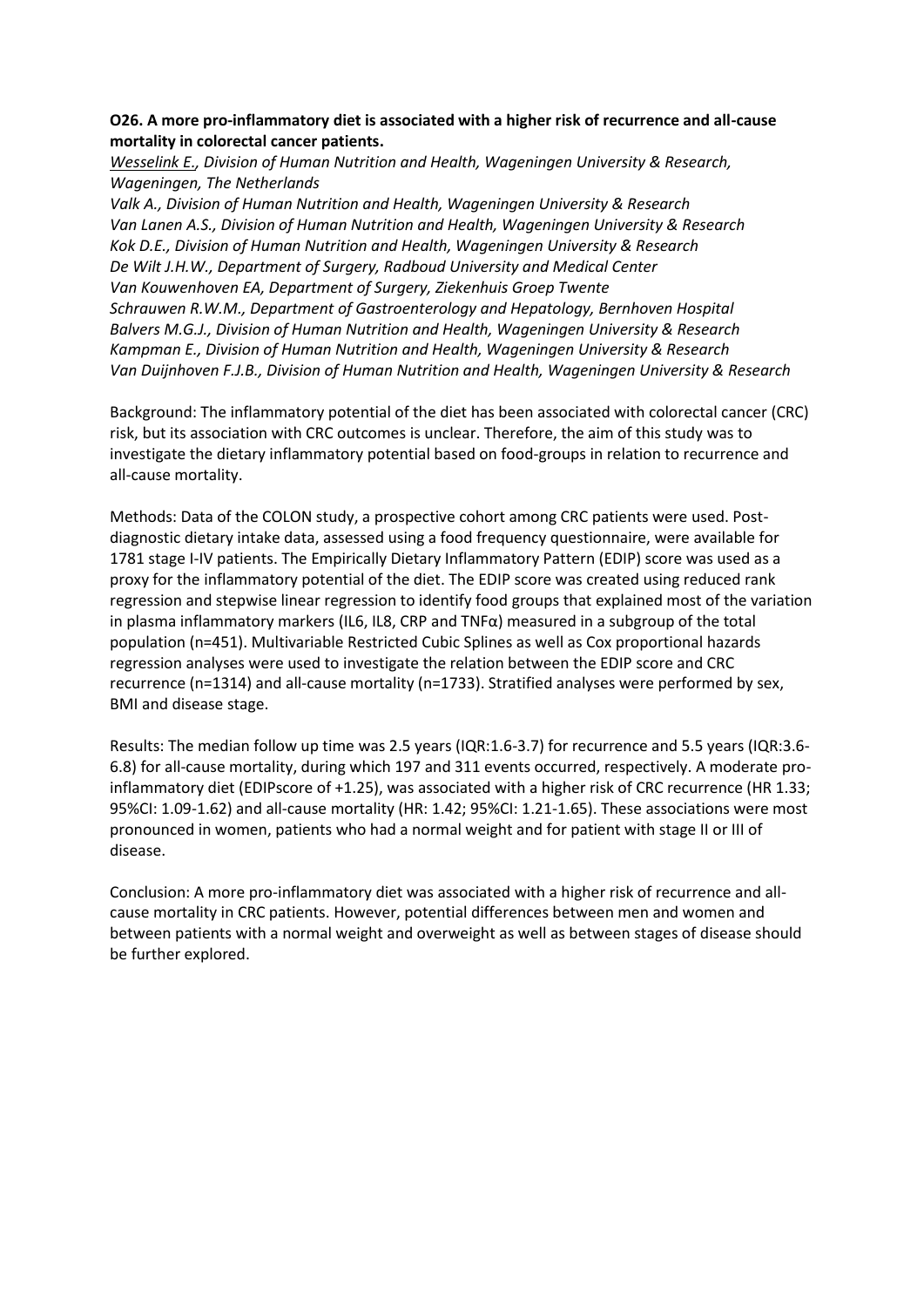## **O27. Longitudinal associations of adherence to lifestyle recommendations and health-related quality of life in patients with non-muscle invasive bladder cancer.**

*Beeren I., Department for Health Evidence, Radboud university medical center, Nijmegen, The Netherlands Vidra N., Department for Health Evidence, Radboud university medical center*

*Van Zutphen M., Department for Health Evidence, Radboud university medical center. Aben K.K.H., Netherlands Comprehensive Cancer Organisation Witjes J.A., Department of Urology, Radboud university medical center Kiemeney L.A.L.M., Department for Health Evidence, Radboud university medical center & Department of Urology, Radboud university medical center Kampman E., Division of Human Nutrition and Health, Wageningen University & Research. Vrieling A., Department for Health Evidence, Radboud university medical center*

Objectives: Evidence regarding the association between lifestyle and health-related quality of life (HRQoL) is very limited in patients with non-muscle invasive bladder cancer (NMIBC). The present study aimed to evaluate the longitudinal association between adherence to the 2018 World Cancer Research Fund/American Institute for Cancer Research (WCRF/AICR) lifestyle recommendations and HRQoL in patients with NMIBC.

Methods: In the multicenter prospective cohort study UroLife, lifestyle and HRQoL questionnaire data for 1,029 patients diagnosed with NMBIC were collected at six weeks (baseline), three months, and fifteen months after diagnosis. Information on body mass index (BMI), physical activity, diet, and alcohol was used to compute the standardized 2018 WCRF/AICR adherence score (range 0-7). HRQoL outcomes were evaluated by the EORTC QLQ-C30. Generalized linear mixed models were used to investigate longitudinal confounder-adjusted associations between the WCRF/AICR adherence score and HRQoL outcomes.

Results: The mean WCRF/AICR adherence score was  $3.3 \pm 0.9$  at baseline. We observed that higher WCRF/AICR adherence scores were associated with better global quality of life (β=2.00, 95% CI 1.15, 2.84), physical (β=1.42, 95% CI 0.80, 2.04), role (β=1.99, 95% CI 0.84, 3.15), and social (β=1.20, 95% CI 0.29, 2.12) functioning, and less fatigue (β=-1.34, 95% CI -2.29, -0.39). We found stronger interindividual than intra-individual associations, suggesting that the association was mainly driven by between-subject differences. Higher adherence to the BMI, physical activity, and dietary recommendations was associated with better scores for most HRQoL outcomes, while higher adherence to the alcohol recommendation was associated with worse HRQoL outcomes.

Conclusions: Higher adherence to the WCRF/AICR recommendations was associated with better HRQoL in patients with NMIBC. Following a healthy lifestyle may improve HRQoL in this patient group.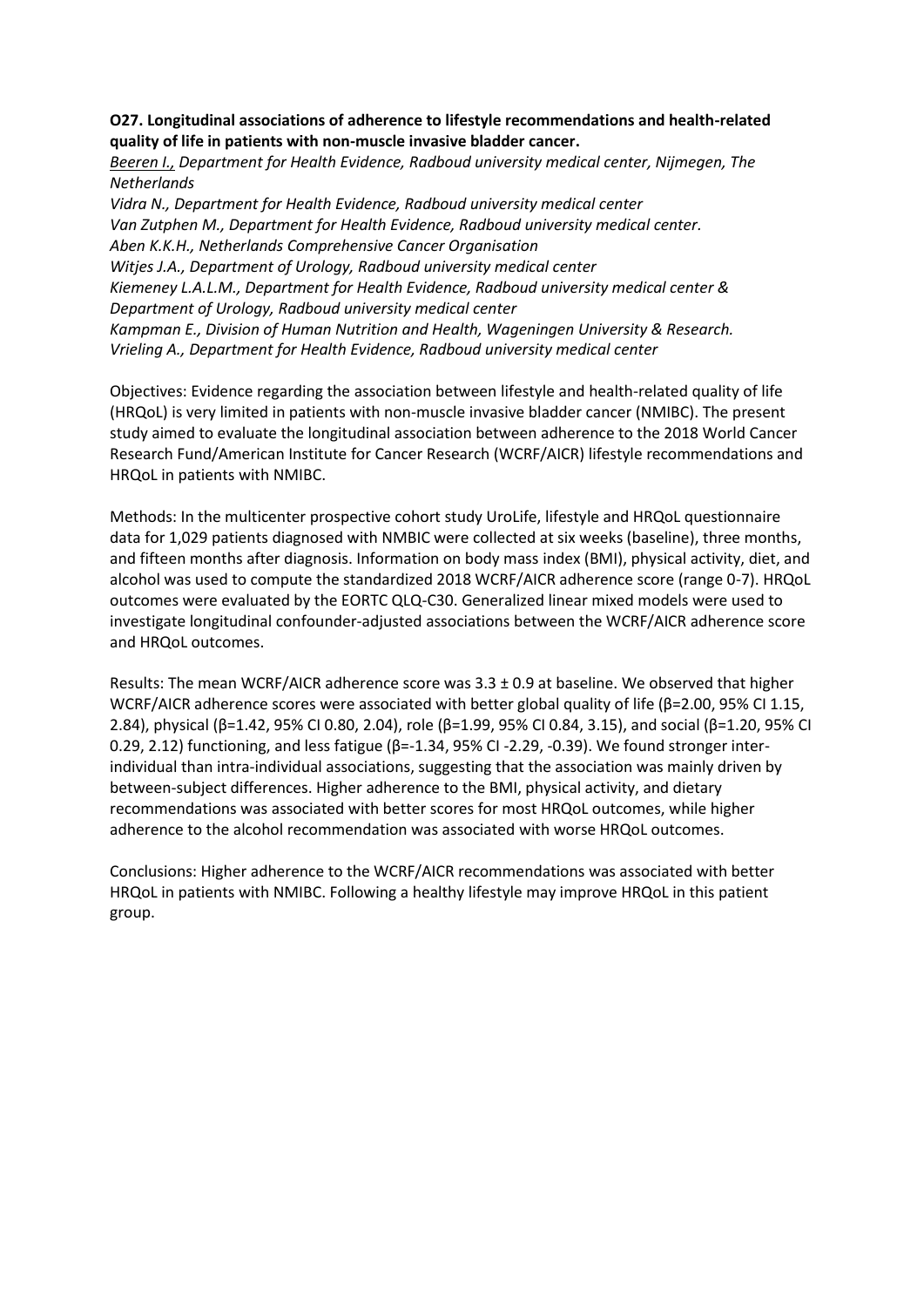#### **O28. Beverage quality and risk of all-cause and CVD mortality in the Alpha Omega Cohort.**

*Van Laarhoven R., Division of Human Nutrition and Health, Wageningen University, Wageningen, The Netherlands*

*Jacobo-Cejudo M.G., Division of Human Nutrition and Health, Wageningen University Voortman T., Division of Human Nutrition and Health, Wageningen University & Department of Epidemiology, Erasmus MC, University Medical Centre Rotterdam. Geleijnse J. M., Division of Human Nutrition and Health, Wageningen University*

Background: Alcoholic and non-alcoholic beverages could impact the risk of cardiovascular disease (CVD). In a cohort of post-myocardial infarction (MI) patients, we examined overall beverage intake quality in relation to all-cause and CVD mortality.

Methods: We included 4,363 patients aged 60-80 years from the Alpha Omega Cohort. Food and beverage intakes were estimated at baseline using a 203-item validated food-frequency questionnaire. A Beverage Quality Index (BQI) was created based on six beverage categories (including alcohol) and the components "sugar added to beverages" and "total calories from beverages". These eight components were scored with a range from 0-80 with a higher score reflecting better adherence to the recommendations. Vital status and causes of death were obtained from May 2002 through December 2018. Multivariable Cox models were used to study BQI in tertiles with risk of all-cause and CVD mortality. Confounders included socio-demographic, lifestyle, dietary and health-related variables.

Results: The average age of the patients was 69.0 y (5.6) and 80% were men. During a median of 12.4 y of follow up (IQR: 8.8-13.8 y), 2034 patients died; 629 of those died of CVD. BQI ranged from 7.7 to 79.2 with a mean (SD) of 47.6 (12.5). Coffee was the most consumed beverage with a median of 375 grams/day and sugar sweetened beverages (SSB) the least consumed beverage with a median of 42 grams/day. Beverages accounted for 19% of the total daily caloric intake. Multivariable adjusted associations showed that patients in the highest tertile of the BQI had a 20% (HR: 0.80; CI: 0.66-0.97) lower CVD mortality risk and a 10% lower (HR: 0.90; CI: 0.81-1.00) all-cause mortality risk than patients in the lowest tertile.

Conclusion: A higher beverage quality score was associated with lower risks of CVD and all-cause mortality in post-MI patients.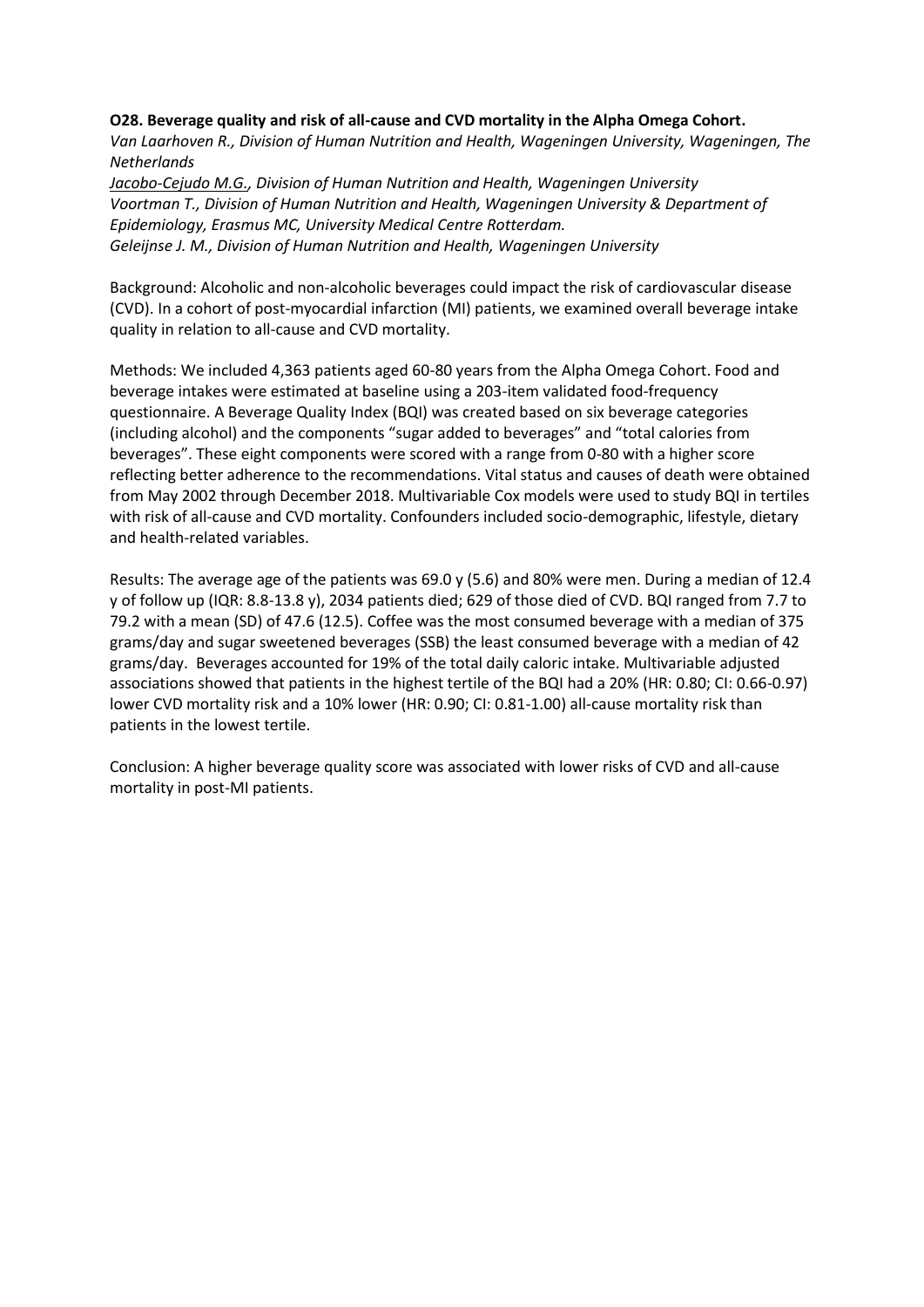## **O29. Neighbourhood socio-economic inequalities in Body Mass Index: the role of fast-food outlets and pay-for-use physical activity facilities.**

*van Diepen R.J.\*, University Medical Center Groningen, Groningen, the Netherlands Van Erpecum C.L.\*, University Medical Center Groningen, Groningen, the Netherlands Tabak D., University Medical Center Groningen, Groningen, the Netherlands Institute: University Medical Center Groningen*

*Van Zon S.K.R., University Medical Center Groningen, Groningen, the Netherlands Bültmann U., University Medical Center Groningen, Groningen, the Netherlands Smidt N., University Medical Center Groningen, Groningen, the Netherlands \*= these authors contributed equally*

Background: Previous studies found that people living in lower neighbourhood socio-economic status (NSES) areas have a higher Body Mass Index (BMI), but did not take into account individual socioeconomic status and the availability of fast-food (FF) outlets and pay-for-use physical activity (PA) facilities. We examined to what extent the association between NSES and BMI is moderated by the availability of FF outlets and pay-for-use PA facilities.

Methods: Baseline adult data (N=146,629) from the Lifelines Cohort were linked to Statistics Netherlands to compute NSES (based on the percentage receiving social assistance benefits, average income, average value of a house, and percentage owner-occupied houses). Also, we linked these data to an employment register using geo-coding to compute the number of FF outlets and pay-foruse PA facilities within 1km of the residential address. We performed multivariable multilevel linear regression analyses adjusting for five individual socio-economic status indicators, age, sex, partner status, and address density. If interaction terms between NSES and moderators were significant (p<0.05), stratified analyses were conducted.

Results: Participants had a mean (SD) age of 44.9 (13.0) years and 57.3% was female. Participants living in low NSES areas had a higher BMI than participants living in high or middle NSES areas (B=0.76, 95% Confidence Interval(CI): 0.65,0.87; B=0.40, 95% CI: 0.28,0.51, respectively). Also, participants living in middle NSES areas had on average a higher BMI than participants from high NSES areas (B=0.37, 95% CI: 0.27,0.46). Irrespective of the availability of FF outlets and/or PA facilities, differences in BMI between different NSES groups were observed.

Conclusions: People living in lower NSES areas had a higher BMI than people living in higher NSES areas, independent of their individual SES. This pattern was observed irrespective of the availability of FF outlets or pay-for-use PA facilities. This study highlights neighbourhood socio-economic inequalities in BMI.